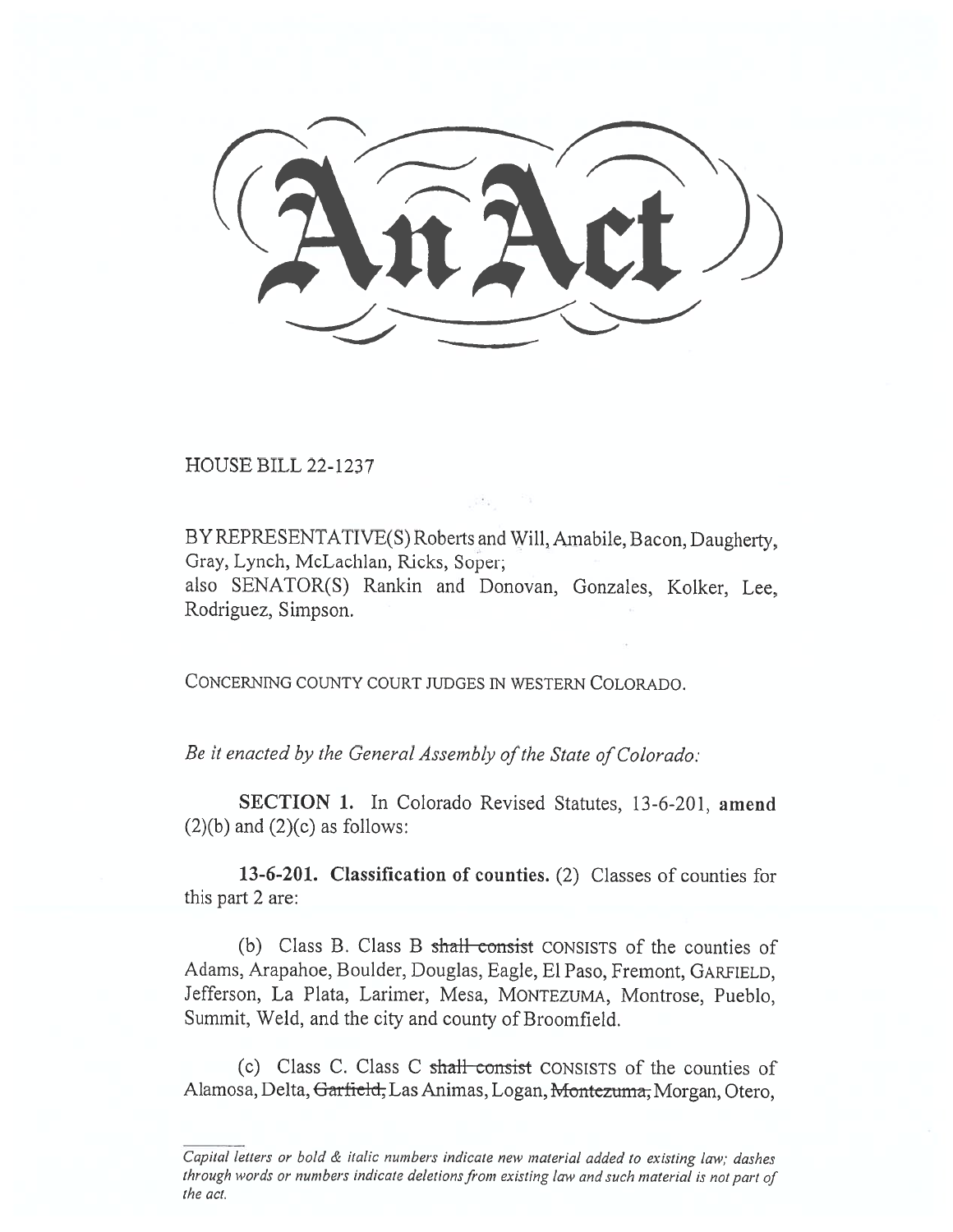Prowers, and Rio Grande.

SECTION 2. In Colorado Revised Statutes, 13-6-209, amend (2) and (3) as follows:

13-6-209. Special associate and associate county judges designated counties. (2) In the county of Garfield there shall be a special associate county judge who shall maintain his AN official residence IN GARFIELD COUNTY and court chambers in the city of Rifle.

(3) In the county of Rio Blanco there shall MUST be an associate county judge who shall maintain his AN official residence IN Rio BLANCO COUNTY and court chambers in the city of Rangely.

SECTION 3. Safety clause. The general assembly hereby finds,